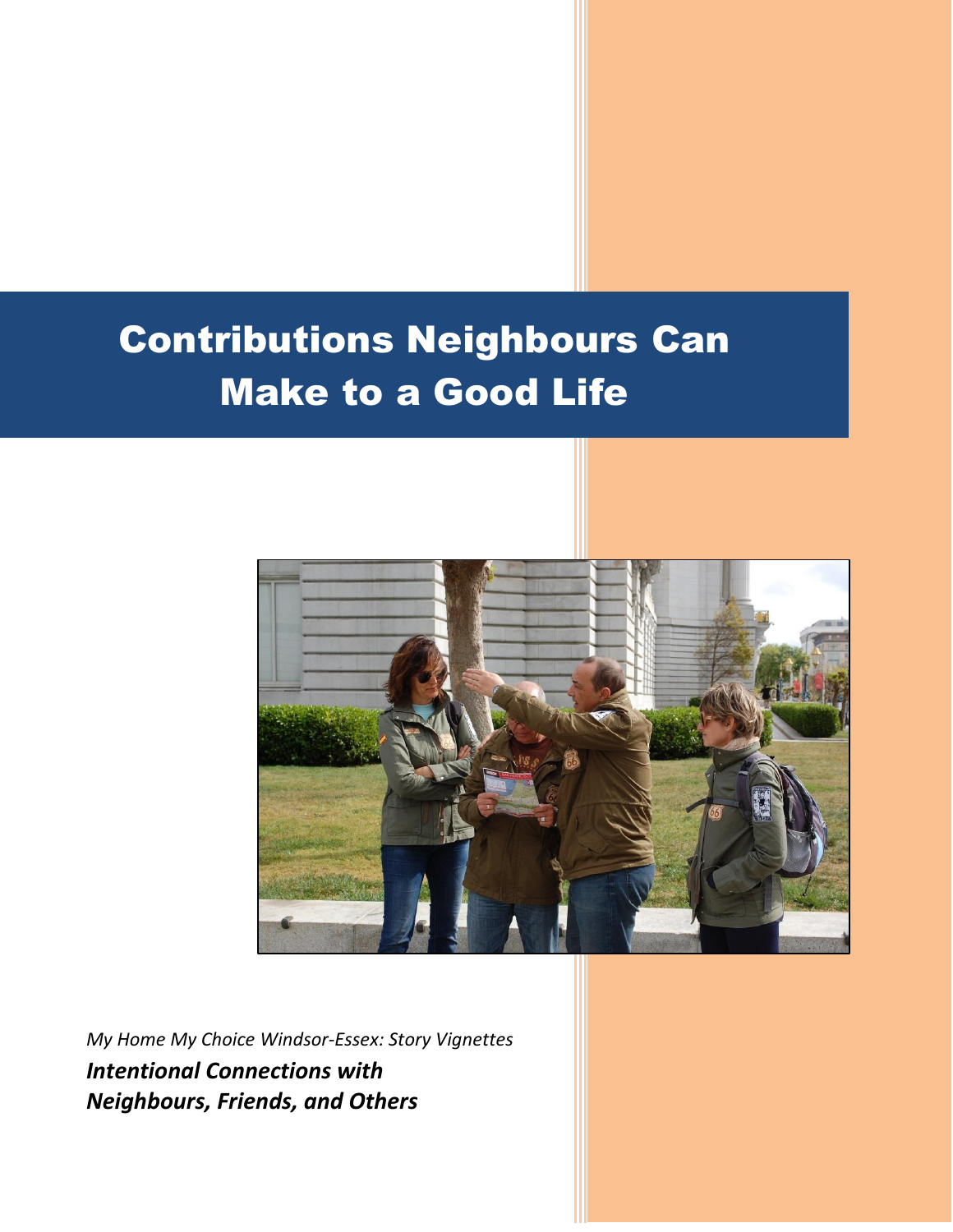## Contributions Neighbours Can Make to a Good Life

*Short story vignettes from people and families living in Windsor and Essex County. Names were changed to maintain privacy.*

### **Neighbours providing practical help from time to time**

### **School Days**

Marie was included and involved in her high school in Essex County. She participated in regular classes even though she could not do academics. Students and teacher found valued roles for her in working groups within the classes she attended. As well as being included in high school, she was always considered a valued member of her local neighbourhood and community.

Marie needed assistance with everything – from getting dressed, to eating and drinking. When she came home from high school on the bus, Marie required a two person lift to get out of her wheelchair to rest her body after a full day at school. Neighbours across the street were always willing to assist with this. On the days there was no extra support at home, her mother would call over across the street and someone would come and assist with the lifting to the bed.

### **Adult life**

As Marie got older and was no longer in high school, her day was planned differently. Now it included lifts and equipment that made it possible for one person to support her through most of her day. In the summer, one of her favourite things to do was to swim in the backyard pool of the family home. However, this was something that needed the support of two people. By now the helpful teenage neighbour was grown with two pre-school children of her own. As neighbours, they also



enjoyed the pool with their children to keep cool in the summer heat. Marie's mother had a chat with this neighbour to see if she would be willing to come over on certain days of the week with her children for a swim and assist with getting Marie in and out of the water. At the same time everyone could enjoy swimming together, splashing, making whirlpools and having fun.

This neighbour was more than happy to help, and whenever it could work, it would be planned and arranged ahead. Because of this neighbourly support, Marie had more opportunities to swim and be social.

### **Summary**

It isn't always easy to ask for help. We need to keep in mind that it's okay when someone says they are not able to help out. We can just try again. As families, we also sometimes get asked to do things that we just can't do as well. And there are also times we are able to help out and/or loan a neighbour something they need. Even knowing all this, rejection hovers over many of us as families who support a loved one with a disability. We can always use an extra bit of encouragement from others to keep asking.

*My Home My Choice - Intentional Connections with Neighbours, Friends and Others, Updated 2020 © 2018, Windsor Essex Brokerage for Personal Supports, Windsor-Essex Family Network* <sup>2</sup>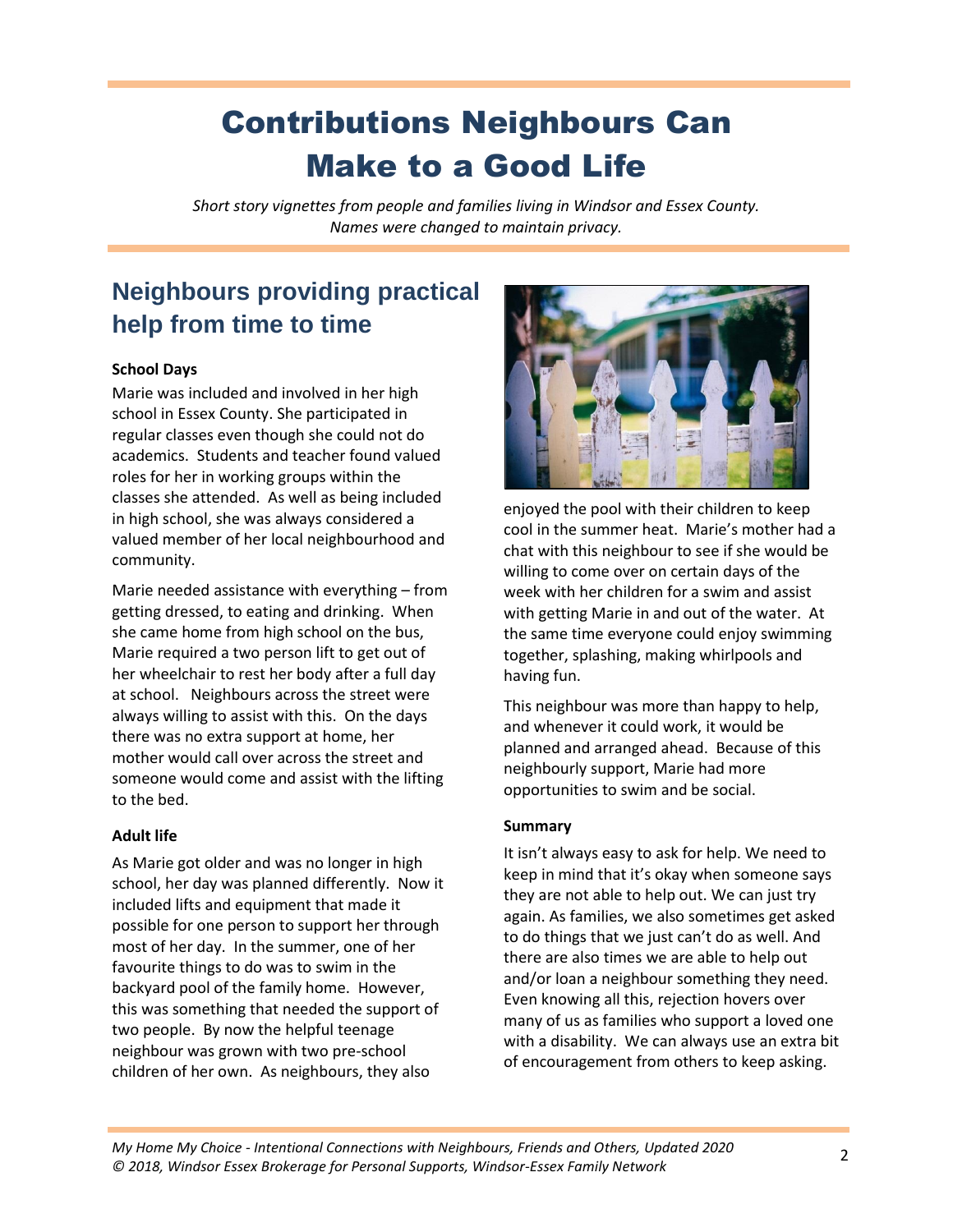In reading a wonderful story about a man named Waddie Welcome, a number of us were inspired to learn that a friend and advocate in Waddie's life did not give up when asking for people to be a part of his support circle. It took more than 50 asks before one person said yes. In the end, Waddie reached his dream of moving from a nursing home back into a regular home in the community. Part of that story includes some intentional and neighbourly support, as well as a circle of friends. *Waddie Welcome and the Beloved Community* is a book worth reading. This book is available in the lending libraries of the following My Home My Choice partners: Community Living Windsor, Windsor Essex Brokerage for Personal Supports, Windsor-Essex Family Network



*. . . . written by a mother and a family leader who reads Waddie's story from time to time for encouragement and good reminders!* 

### **Contribution + Participation + Relationships = Safety and Security**

\_\_\_\_\_\_\_\_\_\_\_\_\_\_\_\_\_\_\_\_\_\_\_\_\_\_\_\_\_\_\_\_\_\_\_\_\_\_\_\_\_\_\_\_\_\_\_\_\_\_\_\_\_\_\_\_\_\_\_\_\_\_\_\_\_\_\_\_\_\_\_\_\_\_\_\_

#### **Where Bill Lives and Why?**

Bill lives in his own private apartment within the family home with support. Bill has a rich life in his community with active leisure and volunteer roles. He also has regular responsibilities for his home life – like getting fruits and vegetables at the market, and groceries at the neighbourhood grocery store. Bill's family believes that his safety and security lies with being known in his community. They believe this comes from being included and involved in his neighbourhood and community on a regular basis. This has proven to be true for Bill on more than one occasion.

#### **Neighbours Who Care**

Bill's neighbours across the street have gotten to know him and his family over the years. They noticed some

tension between a support worker and someone else on the street and saw that Bill was in the vehicle waiting while 'loud talking' was going on. They shared their concern with Bill's mom, as it had happened more than once. Bill's mom was very grateful for the neighbour's eyes on the situation and it confirmed for her what she had already feared. Things just

weren't right with that particular support situation.

> Another neighbour from the community had been noticing that Bill and his support worker were parked on the edge of grocery store parking lot for a long period of time, on two different occasions. He knew what Bill needed in terms of daily living. He knew that sitting in a car for an hour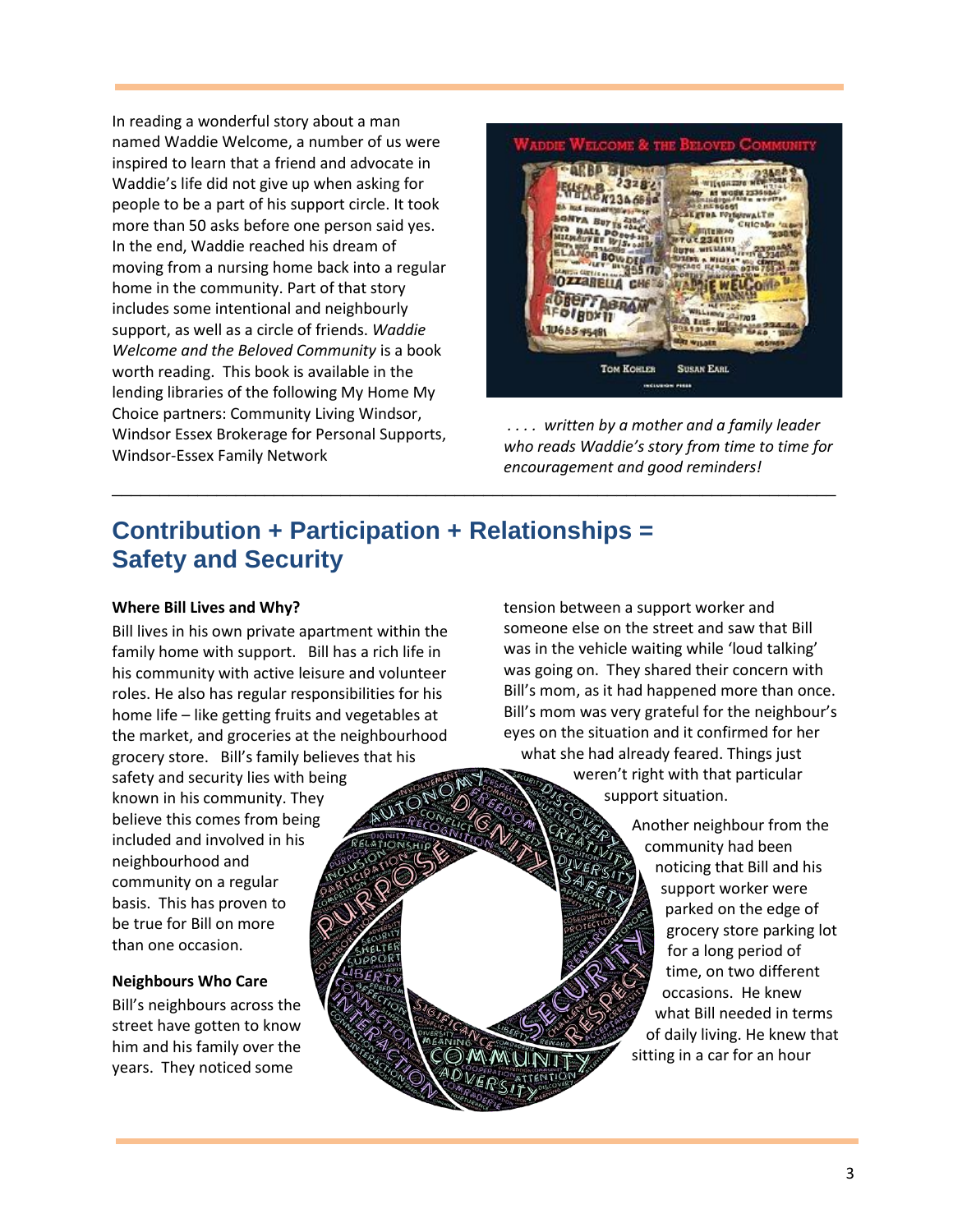was not a good thing, as Bill had lots of energy and needed to be moving all the time. Out of concern for Bill's safety, this neighbour approached Bill's family and shared with them the dates and times this had happened. Bill's family appreciated being made aware so they could address the situation.

### **Getting to Know Neighbourly, Friendly Staff By Shopping at the Same Place Same Time**

Bill was shopping at his regular fruit and vegetable market with his mom one day. A staff that had gotten to know Bill over the years was very complimentary about how his regular support worker treated Bill. She said this worker spoke to him with such respect and valued him as a person.

At a later date, when this staff person noticed a different support worker talking to him in a demeaning way, she let the family know that she was worried. Again, Bill's family was grateful someone had the courage to speak up.

Getting to knowing people in the community becomes their son's protection, ensuring he will feel secure when supported to do the things he needs to do.

Another time when shopping at his local grocery store, the cashier who knew Bill was very concerned over how a worker had treated Bill putting him and others in a very unsafe situation. The cashier went out of her way to contact the family to let them know what she had seen.

This could have been a very serious situation. The family appreciated being contacted so they could take positive action.

It was not easy for any of these individuals to come forward, but because of their relationship with and knowledge about Bill, they did what they thought was right. And they did exactly what the family hoped would happen.



#### **Summary**

When people participate in the same place at the same time, week after week, they get to know others over time. This is what happens to all of us. First a hello, then a smile, then a how are you, then some conversation, etc. etc. . . . . .

It is these natural relationships – neighbours, friends, family, acquaintances, store owners, fitness/gym managers, librarians, coffee shop wait staff, and more – that will keep our family members the safest.

Think about what your son, daughter, sister, brother, grandchild is doing. Are they involved on a regular basis in their neighbourhood or community? If not, start with one thing. Contribution, participation and/or presence are possible for all. It is never too soon or too late to build natural relationships.

> *. . . . . . . From the heart of a mother, family-to-family*

*My Home My Choice - Intentional Connections with Neighbours, Friends and Others, Updated 2020 © 2018, Windsor Essex Brokerage for Personal Supports, Windsor-Essex Family Network* 4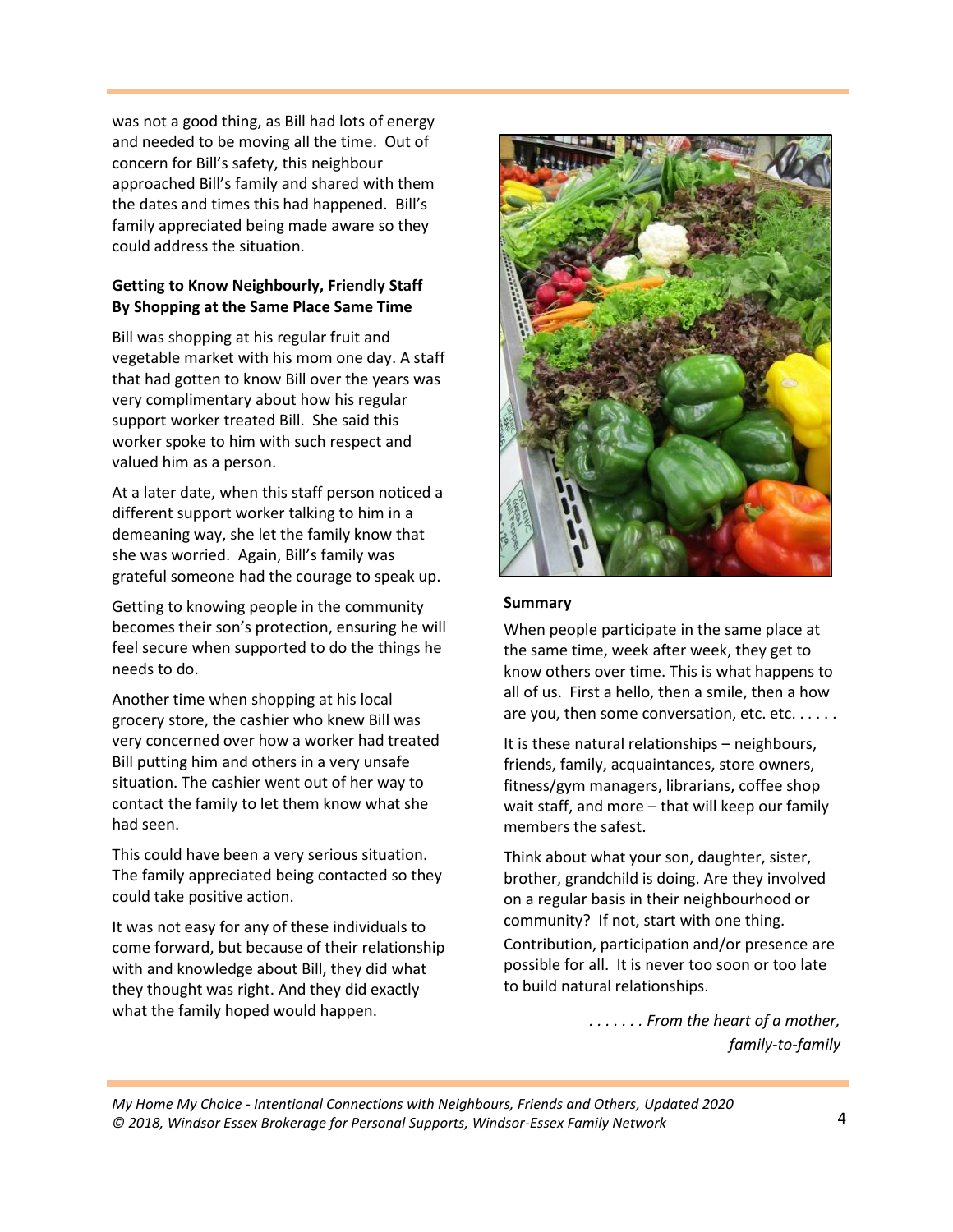### **A Community Coming Together**

We moved to our community so that our lives would change in pace and depth. Mostly we wanted this so our daughter would be able to meet neighbours and experience that feeling of being known as you walk down the street. We know that being known by others is part of a safeguard that no paid supporter could ever provide us as a family.

The part of our story that we want to share with you is our efforts to create a community garden. We felt it was a wonderful way to bring people together over a common interest…. And it does not relate to living with a disability at all.

In order to do this we started having over the fence conversations with our neighbour. As we got to know each other we realized this person has a passion for doing things, for organizing, and for bringing her neighbourhood together. What a great match! Imagine meeting such a person who was looking for a project.

We met and did our research. All through this our daughter was present. People began to meet her and she began to feel comfortable in their company. They always acknowledged her contributions.

We ended up writing a proposal to Communities in Bloom (funded through our town council). A small group of us, including my daughter and our wonderful neighbours, made the presentation to the local council. They immediately picked up on the idea of inclusion and our desire to donate surplus to others in our neighbourhood. Our neighbour presented this in general and asked for one of the beds to be raised up to a level where people who can't



bend or use a wheelchair might be able to access the garden. They were very pleased that we would be reaching out to include everyone. I talked about the emphasis on planning and connecting people to their community and that our daughter would be participating. They loved our proposal! It received the grant to move forward.

The town is providing the land, garden boxes, soil and water. Our gardening club makes the rules, holds meetings and welcomes others in the community who may be interested in joining us. We are a very welcoming group!

After a summer of having this community garden, we have noticed that people who have lived here since they were young are starting to wave and say hello. When our daughter, with her dad, go bike riding around the block we feel like we are part of our neighbourhood. People see us, say 'Hi', and stop to chat.

Our neighbours text us now, to check-in and ask if we are doing okay. What more could we ask for? It is a great beginning for this type of safeguard – being known and being seen, others knowing when we may need something.

*. . . . By a family excited to share their story*

*"There is no power greater than a community discovering what it cares about." Margaret Wheatley*

*My Home My Choice - Intentional Connections with Neighbours, Friends and Others, Updated 2020 © 2018, Windsor Essex Brokerage for Personal Supports, Windsor-Essex Family Network*